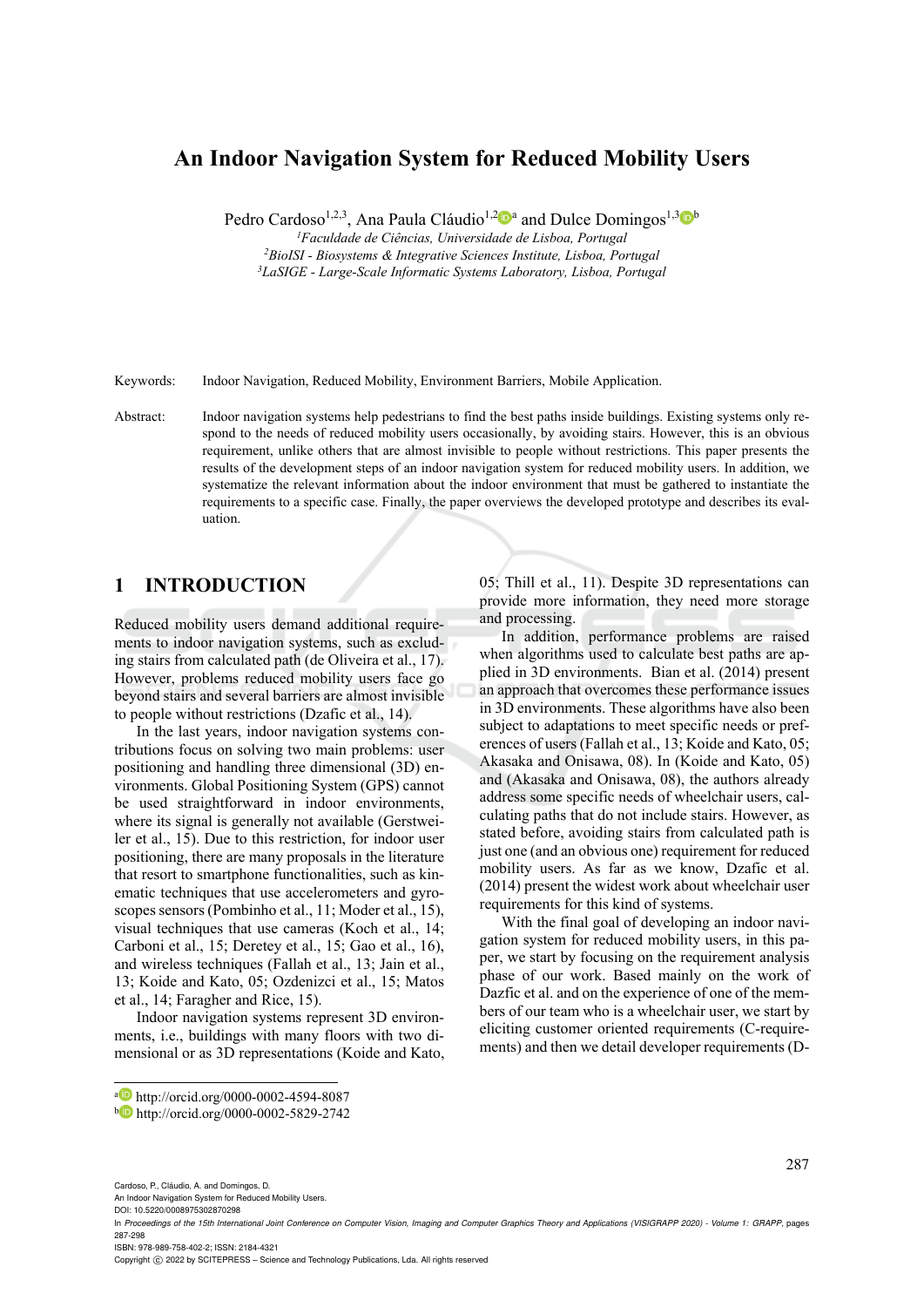requirements) associating them with each component of the system: user positioning, path planning, representation, and interaction. In addition, we systematize the information about the indoor environment that needs to be collected before developing its navigation system. Finally, we also present the w4all, an indoor navigation system for reduced mobility users, and its evaluation phase that involved users with normal and reduced mobility. A preliminary version of this work can be found in (Cardoso et al., 16).

Next section presents related work, while Section 3 details the requirement analysis of indoor navigation systems for reduced mobility users. Section 4 describes the w4all prototype and Section 5 presents its evaluation. Finally, last section ends with future research directions and conclusions.

# **2 RELATED WORK**

According to Fallah et al. (2013), an indoor navigation system can be organized in four components: user localization (also named user positioning), path planning, representation, and interaction. This section presents the main challenges of each one of these components and the corresponding contributions of the state of the art.

#### **2.1 User Positioning**

The user positioning component is responsible for determining user's position. GPS, widely used to determine outdoor positions, is not adequate for indoor environments because its signal is generally not available here (Gerstweiler et al., 15). Still being an open research area, we can find many proposals in the literature for indoor positioning that take advantage of smartphone functionalities, such as sensors (accelerometers and gyroscopes), cameras, and wireless technologies (Koch et al., 14; Carboni et al., 15; Fallah et al., 13; Jain et al., 13; Ozdenizci et al., 15). The proposed positioning techniques can be grouped into three different classes (Jain et al., 13): kinematic, visual, and wireless; which can be combined to enhance position accuracy (Molina et al., 18; Torres-Sospedra et al., 18).

Kinematic techniques estimate user positions based on previously estimated or known positions by using accelerometers and gyroscopes smartphone sensors and dead reckoning algorithms (Pombinho et al., 11; Moder et al., 15).

On the other hand, visual techniques determine user position by comparing environment images cap-

tured with the smartphone camera with reference images stored in a database (Koch et al., 14; Deretey et al., 15; Gao et al., 16). These reference images can be encoded using, for instance, Barcodes or QR-Codes (Carboni et al., 15).

Finally, wireless techniques calculate user position resorting to light waves or radio waves. They can be sub-grouped in direct sensing, triangulation, and fingerprint techniques. The first ones (direct sensing) use identifiers or tags previously installed in the environment, supported by technologies such as RFID, Infrared, Barcodes, or NFC (Fallah et al., 13; Jain et al., 13; Koide and Kato, 05; Ozdenizci et al., 15). Indoor triangulation techniques use Wi-Fi technology and determine user position by triangulating the position of access points (APs) through their signal strength, as GPS does for outdoor positioning. Lastly, fingerprinting techniques calculates user position by comparing the signal strength that the user device receives from APs with a pre-built fingerprint database (Matos et al., 14; Faragher and Rice, 15).

Focusing on Wi-Fi based techniques, the ones we use in the w4all system, they are convenient only if there is a set of pre-installed dedicated APs, as they are error prone and costly to maintain (Carboni et al., 15). Comparing triangulation with fingerprint, the first one has better results in open spaces, while fingerprinting is better for environments with restricted pathways (Carboni et al., 15). In addition, we point out that the use of virtual APs, a technique where a single AP is used to realize multiple APs, significantly reduces position estimation errors, as stated in (Fallah et al., 13).

### **2.2 Path Planning**

The path planning component calculates routes or paths. It determines the best path, normally the shortest one. The best path can also take into consideration user preferences or constraints, such as the requirements of users with reduced mobility (Fallah et al., 13; Koide and Kato, 05; Akasaka and Onisawa, 08).

Additional functionalities that this component can provide include calculating different paths to a destination, and dynamically re-calculating the path as user position changes or when the system detects that the user is not following the initial path.

Path planning components usually apply the Dijkstra or the A\* algorithms to calculate the best path. These algorithms represent the environment by using graphs or grids (Fallah et al., 13). Graph based approaches divide the environment in a set of nodes connected with edges. Nodes represent doors, hall intersections, or elevators, for instance. Edge connects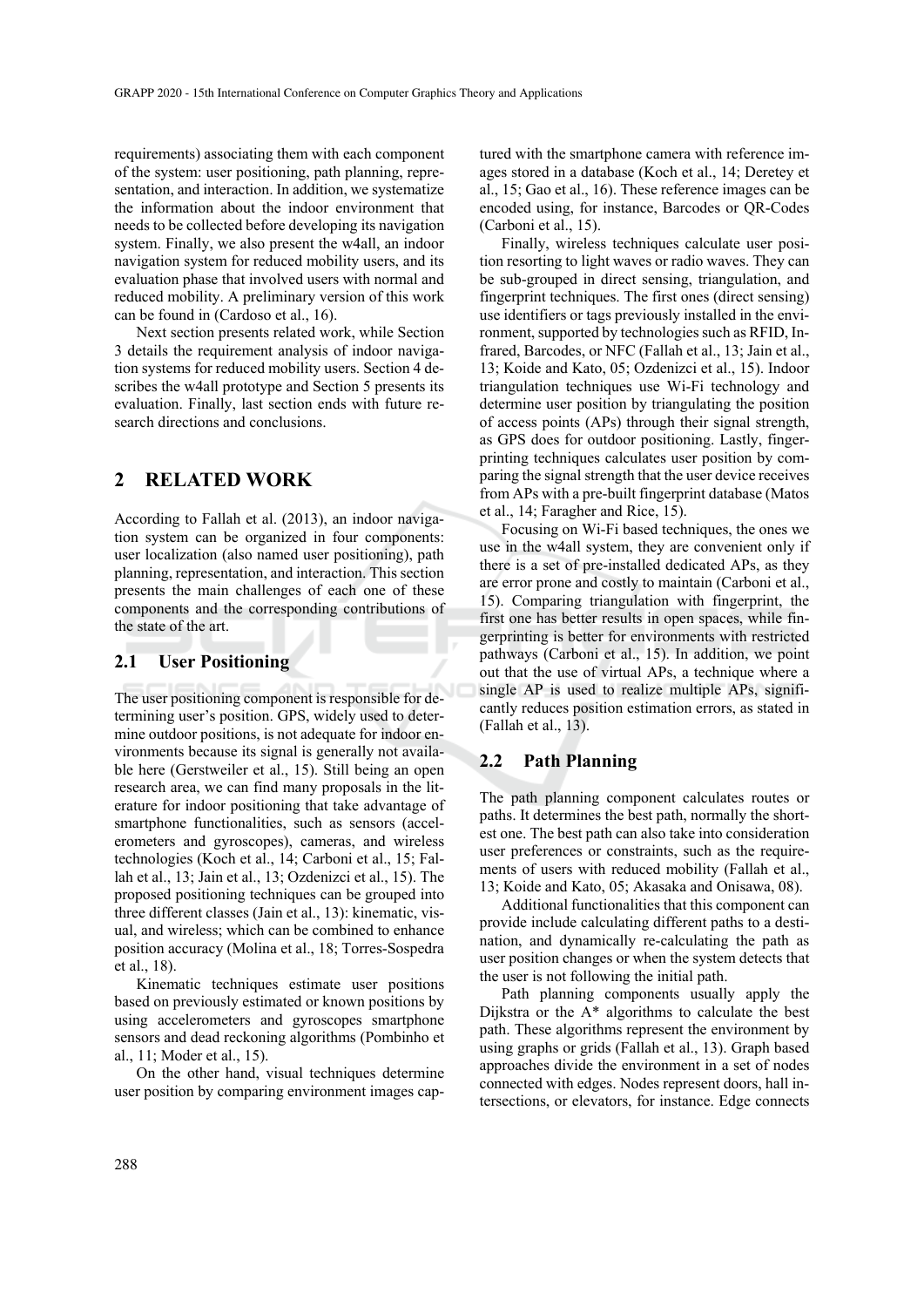two nodes that are accessible from one another. Edges can have weights used to define preferences for the path planning algorithms (Bian et al., 14). In gridbased approaches the environment is divided into small parts named cells. As edges, cells can also have associated weights.

Comparing to outdoor systems, indoor systems present an additional challenge when the building has several floors. Bian et al. (2014) improve the A\* algorithm to solve performance problems when it is applied to a building with many floors, considering, as well, user's preferences.

## **2.3 Representation**

Indoor navigation systems represent the environment using maps, and, especially, floor plans, mostly (Russo, 13). In addition to 2D maps, some proposals use 3D maps (Koide and Kato, 05; Thill et al., 11).

Maps can also include information about the position and description of objects (such as room numbers), as well as points of interest (PoIs) that help to identify the space, such as statues, bars, the reception, or the information office.

# **2.4 Interaction**

The interaction component includes user input and system feedback functionalities. User input for indoor navigation systems, mainly used in mobile devices, is similar to other mobile applications. However, system feedback presents more specificities related to this kind of applications. To provide directions to the user, audio, visual and haptic techniques are used. Some proposals apply a combination of these techniques to overcome particular limitations that each one presents individually (Fallah et al., 13).

# **2.5 Conclusions**

Reduced mobility users have specific restrictions that current indoor navigation systems only meet occasionally, mainly providing paths without steps. Dzafic et al. (2014) identify the requirements of an indoor navigation system for reduced mobility users. Starting from this work, in this paper, we analyse requirements of indoor navigation systems for reduced mobility users. Besides that, as requirements depend on the characteristics of a specific building, we also systematize the information about this environment that must be collected before starting the system development.

# **3 REQUIREMENTS ANALYSIS**

This section describes the requirements analysis of an indoor navigation system for reduced mobility users. We start by eliciting and analysing generic requirements for reduced mobility users and, after that, we systematize the information we need to gather from the environment to identify its barriers. We applied these results in the deployment of the w4all system, as detailed in the next section.

## **3.1 Elicitation and Analysis of Generic Requirements**

To elicit requirements for indoor navigation systems, we surveyed related work and used the experience of one of the elements of the team, a wheelchair user. As far as we know, Dzafic et al. (2014) present the widest work about wheelchair user requirements for this kind of systems. These authors classify requirements as permanent vs. transient and absolute vs. mitigable. Permanent requirements are related to barriers that remain unchanged for a long time, while transient only last for a short time. Absolute requirements are applied to barriers that cannot be bypassed, unlike mitigable that can be overcome with the help of another person. In the following, we detail each requirement (C-Requirements), identifying the system components they influence.

Permanent and absolute requirements:

C1) *Handling of steps* includes two different requirements, one for the representation component (the "system should provide information about every stair, its height and the number of steps" (Dzafic et al., 14)) and one for the path planning component ("avoiding steps should be a primary goal for an indoor navigation system addressing handicapped" (Dzafic et al., 14)). Notice that a high number of huge steps is an insurmountable obstacle for a wheelchair user. But, for instance, one sole step with a small height can be a mitigable obstacle.

C2) *Avoidance of steep incline* also presents a requirement for the path planning component: "steep incline should be avoided according to the maximum doable incline settled by the user" (Dzafic et al., 14). The representation component should, as well, provide information about steep ramps.

C3) *Recording of door widths* implies that the path planning component should present paths free of too narrow doors, including elevator doors. This is also information that the representation component should provide.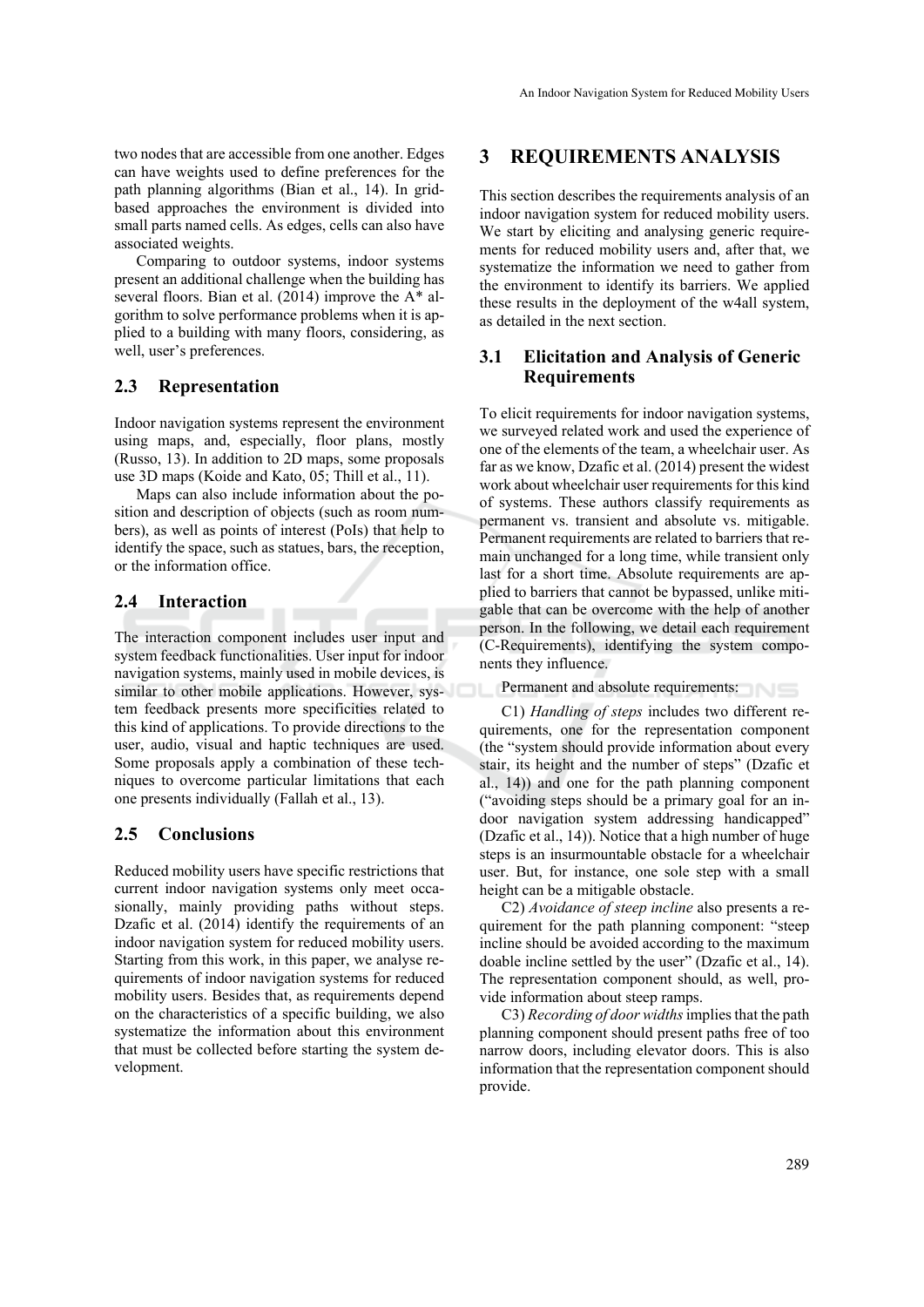|                                 | user localization       | path planning                 | representation                                | interaction            |
|---------------------------------|-------------------------|-------------------------------|-----------------------------------------------|------------------------|
| Permanent and abso-lute         |                         |                               |                                               |                        |
| requirements:                   |                         |                               |                                               |                        |
| C1) Handling steps              |                         | D1.1) Calculate paths         | D1.2) Show informa-tion                       |                        |
|                                 |                         | without steps                 | about stairs                                  |                        |
| C2) Avoidance of steep          |                         | D2.1) Calculate paths         | D2.2) Show informa-tion                       |                        |
| incline                         |                         | without steep incline         | about ramps                                   |                        |
| C3) Recording of door           |                         | D3.1) Calculate paths         | D3.2) Show informa-tion                       |                        |
| widths                          |                         | without narrow doors          | about door widths                             |                        |
| Permanent and miti-ga-          |                         |                               |                                               |                        |
| ble requirements:               |                         |                               |                                               |                        |
| C4) Handling of                 |                         | D4.1) Calculate paths         | D4.2) Show informa-tion                       |                        |
| automatic doors                 |                         | excluding automatic do-       | about automatic doors                         |                        |
|                                 |                         | ors that have unreacha-       | that have unreachable                         |                        |
|                                 |                         | ble buttons or small          | buttons or small timers                       |                        |
|                                 |                         | timers                        |                                               |                        |
| C5) Handling of non-            |                         | D5.1) Calculate paths         | D5.2) Show informa-tion                       |                        |
| automatic doors                 |                         | without non openable          | about non openable                            |                        |
|                                 |                         | manual doors                  | manual doors                                  |                        |
| C6) Avoidance of                |                         | D6.1) Calculate paths         | D6.2) Show informa-tion                       |                        |
| revolving doors                 |                         | without revolving doors       | about revolving doors                         |                        |
| C7) Indication of stair         |                         |                               | D7.1) Show informa-tion                       |                        |
| lifts                           |                         |                               | about stair lifts                             |                        |
| C8) Indication of toilets       |                         |                               | D8.1) Show information                        |                        |
| for disabled persons            |                         |                               | about disabled toilets                        |                        |
| C9) Indication of               |                         |                               | D9.1) Show informati-on D9.2) Provide path to |                        |
| emergency exits and             |                         |                               | about emergency e-xits                        | security zone          |
| security zones                  |                         |                               | and security zones                            |                        |
| <b>Transient and abso-lute</b>  |                         |                               |                                               |                        |
| requirements:                   |                         |                               |                                               |                        |
| C10) Monitoring of              | D10.1) Determine        | D10.2) Calculate paths        | D10.4) Show information D10.5) Provide        |                        |
| elevator status                 | elevator status         | without broken elevator       | about elevator status                         | alternative paths      |
|                                 |                         | D <sub>10.3</sub> ) Calculate |                                               |                        |
|                                 |                         | alternative paths             |                                               |                        |
| C11) Wheelchair                 | D11.1) Monitor          |                               |                                               |                        |
| localization                    | wheelchair localization |                               |                                               |                        |
| <b>Transient and mitiga-ble</b> |                         |                               |                                               |                        |
| requirements:                   |                         |                               |                                               |                        |
| C12) Indication of POIs         |                         |                               | D12.1) Show informa-                          | D12.2) Provide path to |
|                                 |                         |                               | tion about PoI                                | PoI                    |
| C13) Recording of               |                         | D13.1) Calculate paths        |                                               |                        |
| opening hours                   |                         | considering opening           |                                               |                        |
|                                 |                         | hours of doors                |                                               |                        |

Table 1: D-requirements for each component of an Indoor Navigation System.

Permanent and mitigable requirements:

C4) *Handling of automatic doors* involves the identification of the opening mechanism (if the door opens by pressing a button, it can be a problem depending on the button position) and how long the door is kept open. As this requirement is mitigable, the user can use these doors if he has assistance, otherwise the path planning component should avoid these doors while calculating paths. Similar to previous requirements, this is another kind of information that the representation component should also consider.

C5) *Handling of non-automatic doors* requires the evaluation of the strength the user needs to open the door as well as its opening direction. These doors lead to the same requirements as automatic doors.

C6) *Avoidance of revolving doors* also constrains the way path planning component calculates paths. The representation component should also provide information about revolving doors.

C7) *Indication of stair lifts* should be included in the representation component. As stair lifts usually need an activation key or the assistance of a staff member, this information should be provided in advance to avoid unnecessary delays.

C8) *Indication of toilets for disabled persons* is a requirement for the representation component. It could also include additional information, such as the need for a key and its location.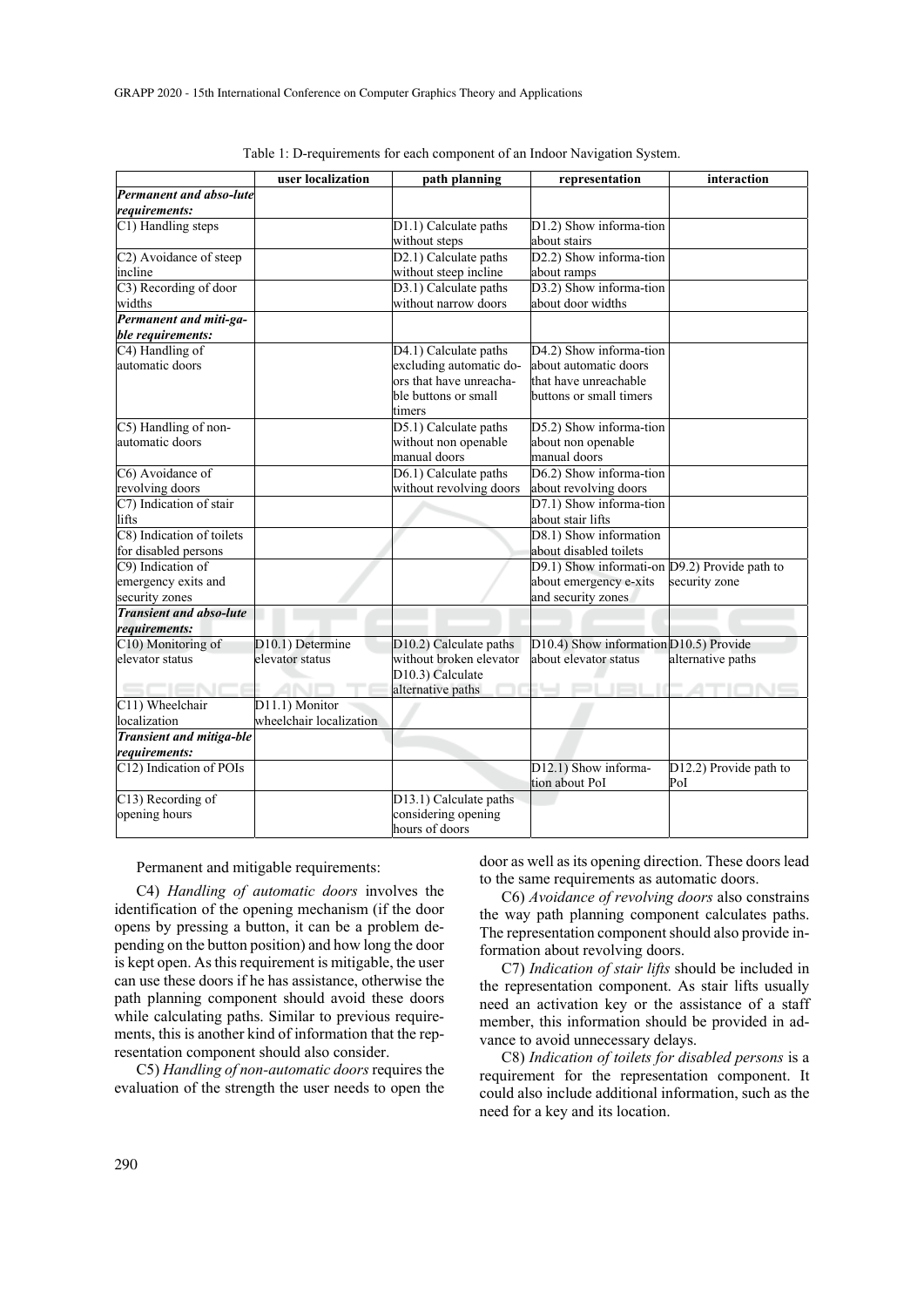C9) *Indication of emergency exits and security zones* presents a requirement for the representation component as well as for the interaction component, since the interface should include the functionality to ask for the path to the security zones.

Transient and absolute requirements:

C10) *Monitoring of elevator status* defines requirements for all the components. The user localization component can monitor the status of elevators by monitoring users' movements. For instance, it is possible to determine that an elevator is working if users' location change from one floor to another floor not resorting to stairs. The representation component should also provide information about elevator status, while the interaction component should include an additional functionality to calculate an alternative path, if a user finds out that an elevator he was about to use is after all out of order. Consequently, besides calculating paths without broken elevators, the path planning component should calculate alternative paths, i.e., paths including another elevator.

C11) *Wheelchair localization* is a requirement that the location component should accomplish.

Transient and mitigable requirements:

C12) *Indication of PoIs* is a requirement for the representation component. In addition, the interaction component should also provide the functionality to ask for paths to specific PoIs.

C13) *Recording of opening hours* presents an additional constraint for the path planning component as path calculation should also consider which doors are open in each period of the day.

Table 1 systematizes the developer requirements (D-requirements) for each of these C-requirements, considering the four main components of an indoor navigation system.

### **3.2 Identifying Environment Barriers**

After identifying C-requirements and D-requirements for an indoor navigation system for reduced mobility users, we need to analyse the specific environment and its barriers. The following list enumerates the information about the building that we need to obtain:

1. Stairs: number of steps and their height, to distinguish absolute from mitigable situations.

2. Ramps: inclination of ramps to distinguish steep ramps from the ones that are specially designed for wheelchair users.

3. Doors: door widths, including elevators' doors.

4. Automatic doors: button position and how long the door is kept open.

5. Non-automatic doors: door strength and opening direction.

6. Stair lifts: location of key and staff assistance.

7. Location of revolving doors, toilets for disabled persons, emergency exits, security zones, and elevators.

8. Opening hour of doors.

This environment study should be done *in loco* and preferably with the assistance of a wheelchair user.

# **4 THE w4all SYSTEM**

This section describes w4all, an indoor navigation system for users with normal and reduced mobility, whose development started with the requirement analysis presented in the previous section.

The environment of the w4all is a four-floors building with  $23,992$  m<sup>2</sup> of a university campus, identified by the name "C6".

Figure 1 illustrates the interface of the w4all system.



Figure 1: The interface of the w4all indoor navigation system.

# **4.1 Identifying Barriers of the w4all Environment**

To identify the barriers of the building, we use the list of section 3.2 and the experience of one of the authors, who is a wheelchair user. The results of the environment study are listed in the following:

1. Stairs: all stairs are unusable for wheelchair users as they have too many steps. The building has inside stairs and some steps in the ground floor.

2. Ramps: the ramps are specially designed for wheelchair users, as an alternative to the steps of the ground floor.

3. Doors: door widths are adequate for wheelchair users.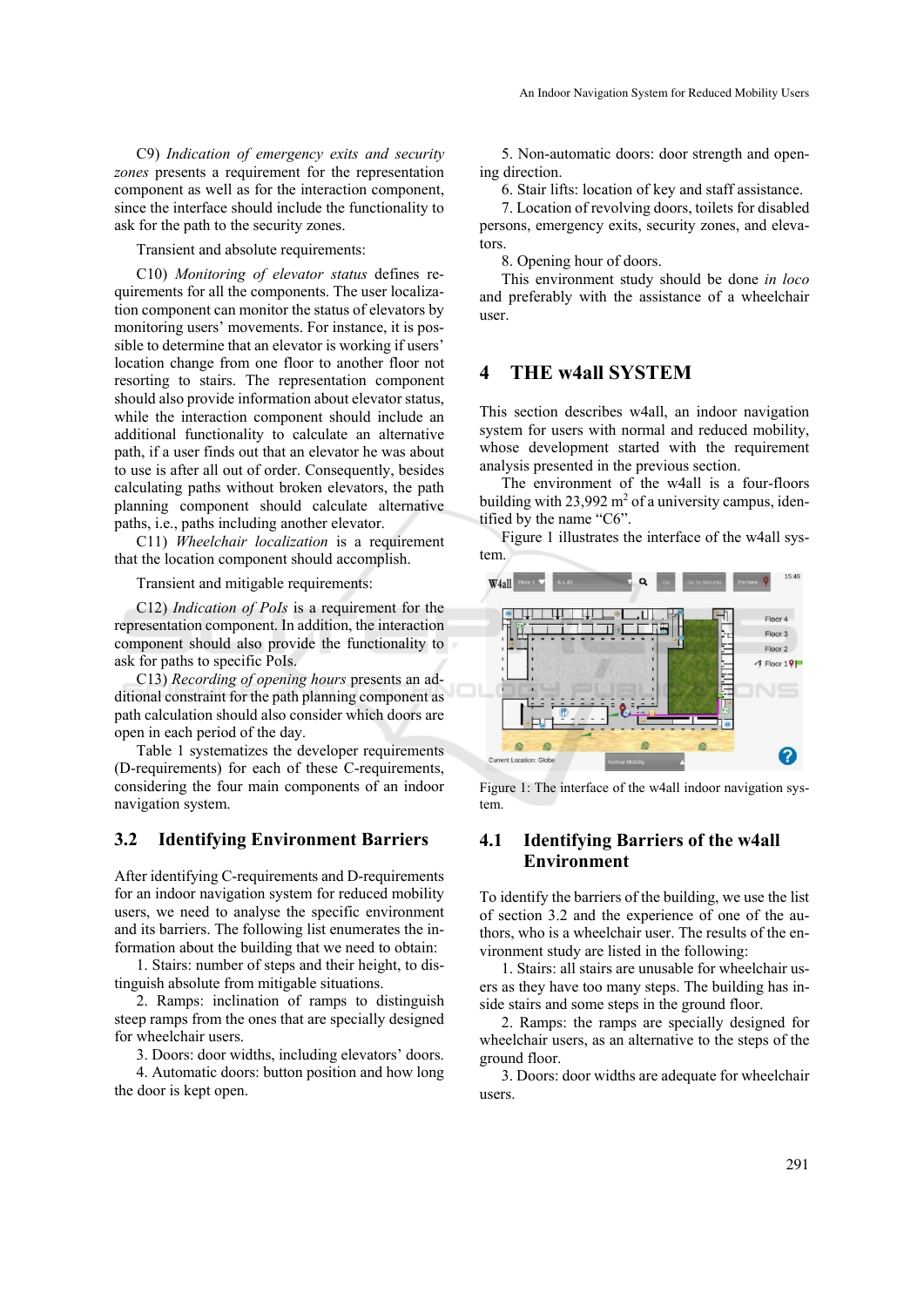4. Automatic doors: elevators have automatic doors whose button position and door open time are also adequate.

5. Non-automatic doors: exterior doors are nonautomatic doors, whose strength make difficult their opening. We also identified that one of the exterior doors is nearby the security zone, where a staff member can provide assistance.

6. Stair lifts: the building does not have stair lifts. 7. The building does not have revolving doors. We identify the location of bathrooms for disabled people, emergency exits, security zones, and elevators. The emergency exits, in the ground floor, present a problem because they include some steps.

8. Opening hours of exterior building doors: from 8 p.m. to 8 a.m. and during weekends only one building entrance is open.

### **4.2 The w4all Architecture**

The w4all uses the client/server model, as illustrated in Figure 2. The user interacts with the w4all client, which communicates with the w4all server through the HTTP protocol. The information the w4all needs (for instance, fingerprints) is saved in a database. We used the Where $@$ UM application (Matos et al., 14) to get the fingerprints from the environment.



Figure 2: The w4all architecture.

### **4.3 The w4all Prototype**

This subsection presents details about the implementation of the w4all considering its four main components. For each of them, when applied, we detail how we handle specific requirements of reduced mobility users.

#### **4.3.1 User Localization**

We use the Wi-Fi fingerprint technique for user localization. This component takes advantage of the already installed eduroam Wi-Fi network, a world-wide roaming access service developed for the interna-

tional research and education community. Despite existing many other APs in the building, the w4all ignores them because they are not permanent. Each eduroam AP is used to realize two APs (virtual APs), which w4all uses in conjunction, a technique that reduces location estimation errors (Fallah et al., 13).

In some areas of the building, user location is not accurate, due to the reduced number of APs in fingerprintings. To overcome this problem, we only use fingerprints with at least five APs (including virtual APs), assuring that each fingerprint includes at least three different APs (physical APs). Without this restriction, the user localization is error prone, and consequently, the information provided to the user may be potentially misleading. This way, the system presents outdated information rather than an incorrect one, an option that we conclude users prefer after performing some tests. However, the navigation system is not compromised, since interception areas have enough Wi-Fi fingerprints and only some halls in the building present insufficient Wi-Fi fingerprints.

To populate the fingerprint database, we collected fingerprints near the door of each room, in halls interception points, stairs, near elevators, and PoIs. We used the Where $@$ UM application (Matos et al., 14) to handle fingerprints, i.e., to collect, store and compare fingerprints. Presently, the database includes 113 spaces with at least 10 fingerprints each.

User location is calculated by comparing current fingerprints with the ones saved in the pre-built database applying the Manhattan distance (Torres-Sospedra et al., 15). When the system is not able to obtain the current location, the interface provides the information about the last known location (while Figure 1 shows the information about the current position of the user, Figure 3 illustrates the scenario where the system could not determine the current position and shows the information about the last known location - see the information in the bottom left side of the Figure 3 and compare with Figure 1).



Figure 3: User Location Information.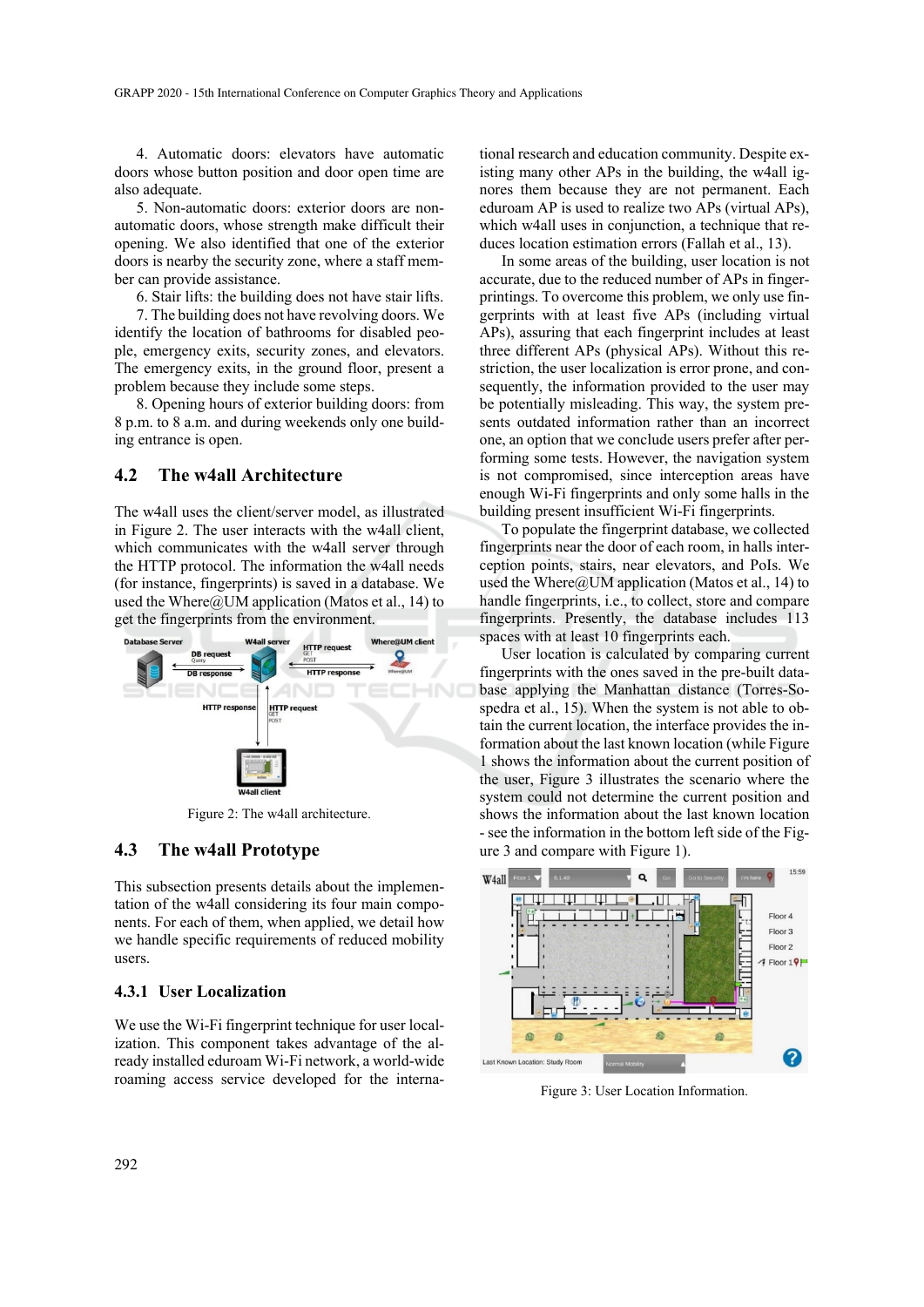### **4.3.2 Path Planning**

The path component has two modes: one for users with normal mobility and one for users with reduced mobility. Users can choose the mode they want to use as explained in section 4.3.4.

In normal mobility mode, paths between floors only include stairs, following the environment and energy-saving policy of our university.

Considering the results of the environment study that section 4.1 presents, the reduced mobility mode uses elevators to avoid inside stairs and ramps to avoid the steps of the ground floor. In addition, we classify non-automatic exterior doors as a mitigable requirement because an assistant can help the wheelchair user to bypass the door – this assistant can be the security person of the building. Therefore, in this mode, the path planning component only provides paths whose entrance match the entry door near the security workplace.

Finally, the restriction related to the opening hours of the exterior doors is applied in both modes.

The maps of the building floors are built with Blender (https://www.blender.org), which is fully compatible with Unity3D (http://unity3d.com/pt), the tool we chose for the development of the prototype. These options were made due to the previous experience of the team on using these tools as well as to facilitate the future possibility of including 3D representations in the interface. To calculate path, we used the A\* Pathfinding project plug-in for Unity3D with a grid-based approach.

Our algorithm for path calculation is based on the approach of Bian et al. (2014), who consider the cross-storey problem of buildings. In normal mobility mode, paths between floors only use stairs. When the origin and the destination are not in the same floor, our algorithm has the following phases:

- 1. for every stair repeat
	- 1.1. use the A\* to find the path between the origin and this stair
	- 1.2. use the A\* to find the path between this stair and the destination
	- 1.3. the results of steps 1.1 and 1.2 give a feasible path

 2. choose the best feasible path (the shortest one) In the reduced mobility mode, the algorithm replaces inside stairs by elevators. In addition, by assigning high weights to the steps of the ground floor, the calculated paths include ramps adequate for wheelchair users.

### **4.3.3 Representation**

The central element of the w4all interface is an orthographic top projection of a floor in the C6 building, and, naturally, there is one map for each one of the 4 floors.

Matching the results of the work we perform during the identification of the barriers of the buildings with the D-requirements for the representation component, the maps of each floor show stairs, elevators, and bathrooms for disabled people. The ground floor map also contains ramps and the location of the main entrance where there is always an element from the security staff that can open the door when required.

We do not represent emergency exits due to the steps they have, as previously mentioned.

Maps also include some PoIs, such as "the globe" (a big 3D model of the Earth that exists near one entrance of the building), the bar, the study room, libraries, and department secretaries. To identify the most popular PoIs we used questionnaires, whose respondents were a set of regular users of the building. The only reduced mobility user that contributed to this phase was the one in our team because, presently, he is the only wheelchair user that frequents the building

The colour we use to represent some kinds of information changes according to the type of mobility the user chooses. For instance, stairs changes to grey in reduced mobility mode, being orange in normal mode (see the difference between Figure 3 and Figure



Figure 4: The w4all interface.

### **4.3.4 Interaction**

Based on the results of requirements analysis, the interaction component provides some additional functionalities. Reduced mobility users have the *alternative path* functionality to handle the scenario when one elevator is not working (button in the right side of Figure 4). In addition, the w4all system also has the functionality to provide the path to the security staff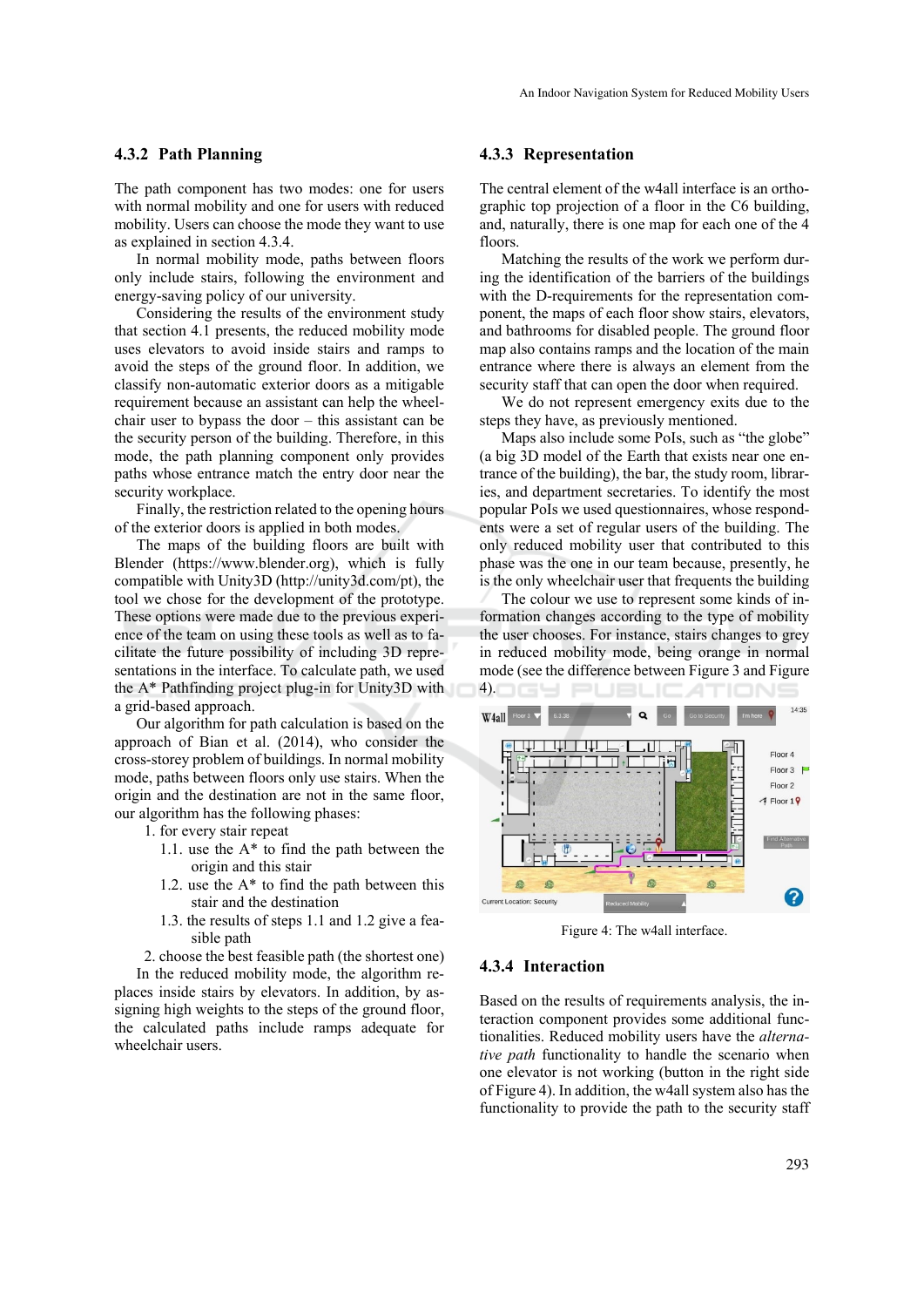workplace which is near the main entrance (button "Go to security" in the top of Figure 4). Finally, it also provides the possibility to change the type of mobility (see the button in the bottom of Figure 4).

The interaction component uses tactile techniques for user input and visual techniques for system feedback. The central element of the interface is a map of one floor. On the top of the interface there is a set of buttons to define the destination, for instance *Floor 3, room 6.3.38*, as depicted in Figure 4 (all the examples we provide inside brackets in this paragraph refers to this figure). On the right side, it has an ordered list of floors with three symbols: an eye that identifies the floor whose map is currently shown in the screen (Floor 1) and a red racket pin and a flag pin, marking the departure floor (Floor 1) and the destination floor (Floor 3), respectively.

The pink line represents the calculated path. As the user moves to the destination, his position is updated. This movement is illustrated in Figure 4, where the grey racket pin represents the departure position and the red racket pin represents the current one. Figure 5 shows the help interface that summarizes the w4all functionalities.



Figure 5: The w4all help interface.

# **5 EVALUATION**

The application w4all was evaluated in two phases: a preliminary one to test the first version of the prototype and to obtain feedback from a small set of users, and a second phase, to test a more mature version that corrected some details and included, among other features, the ones that those users suggested. In both phases, users: i) received a short explanation about w4all and answered to a short list of questions that allows us to trace their general profile; ii) tried the application *in loco* using a tablet and following a guide

with tasks to fulfil; iii) afterwards, they answered to a questionnaire.

# **5.1 Preliminary Tests**

The first prototype of the application was tested by three persons: two of them, women aged around 20, that do not usually use the building and by one expert in human-computer interfaces, women aged 50, a regular user of the building. None of them had reduced mobility.

The overall feedback obtained was positive and the opinions they expressed were used in the subsequent process of fine tuning the interface. The adjustments that were made to the interface they tested concern the graphical symbols (for instance, they suggested to use a pin instead of a star, the symbol that originally represented the current position of the user) as well as the position of the buttons in the interface. We also realized that an extra representation was needed to enumerate the complete set of floors, highlighting the current floor of the user, the destination floor, and the one that is on the screen (see right side of w4all current interface, Figure 4).

# **5.2 User Tests**

The second phase of the tests involved two groups of participants that volunteered to participate in the study: 47 users with normal mobility (group 1) and three reduced mobility users (group 2), all distinct from the co-author of this paper.

Before testing w4all, the participants received the following explanation about it:

"w4all is a mobile application that calculates paths in the interior of a building and is intended for users with or without reduced mobility; the application obtains automatically your current location in the building, calculates the shortest path to reach the destination you choose and displays it visually on a map on the device screen. The interface allows you, among other options, to choose the destination, the type of mobility and an alternative path (for instance if you verify that the elevator you were supposed to use in your path is out of order)."

Then, participants answered to a set of questions with the purpose of defining their profile. They were asked about age, genre, type of mobility, and usage of mobile equipment (GPS and Google Maps).

We also inquired users about their level of familiarization with the interior space of the building. Three classes were considered: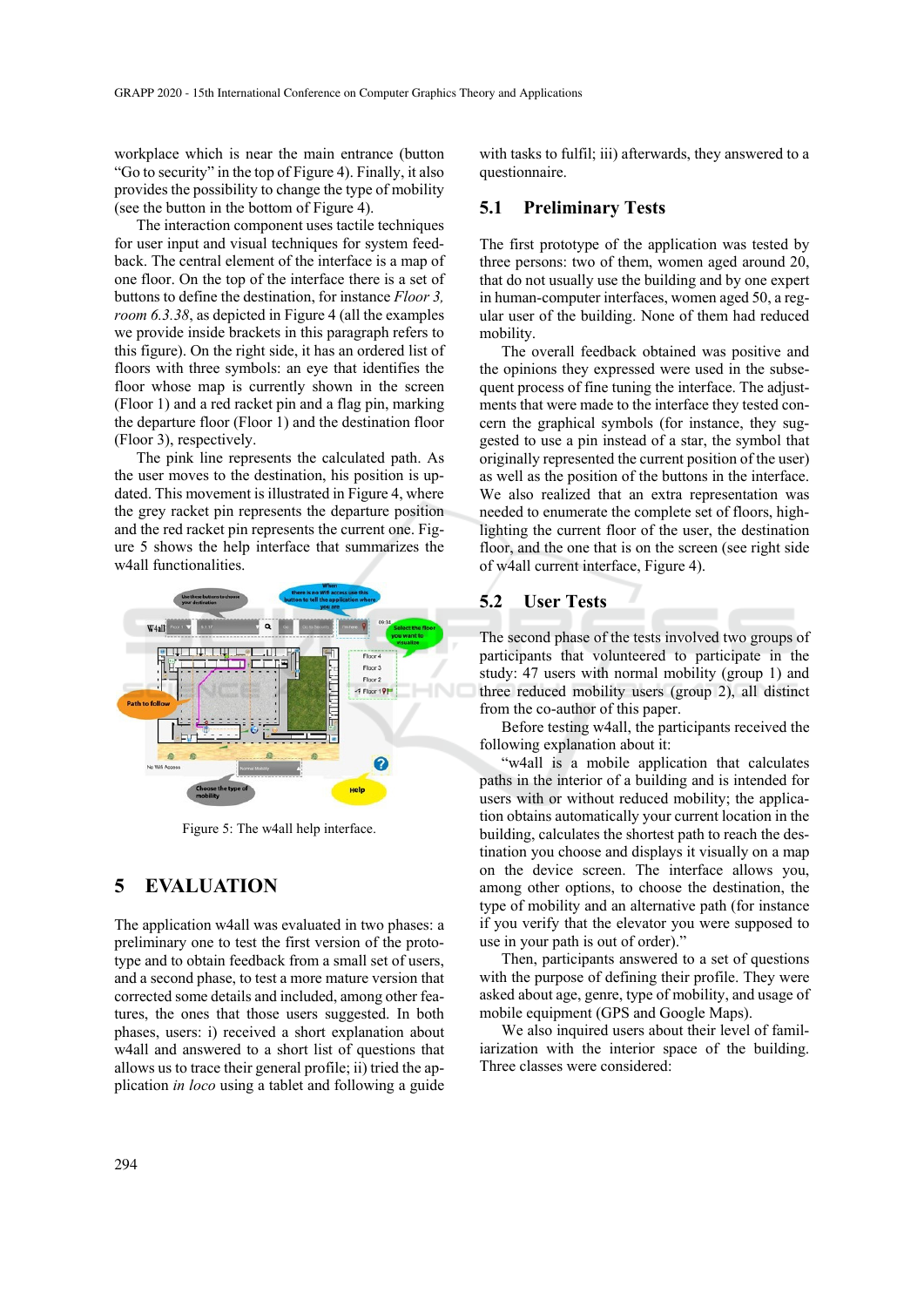$\blacksquare$  familiarised (F) - they have been inside several rooms in distinct floors and they feel confident in finding other rooms elsewhere in the building;

 not-familiarised (NF) - despite having been inside a small set of rooms in the building, they do not feel confident in finding rooms elsewhere in the building;

never entered the building before the day they performed the tests (NEB).

This classification was used to discriminate some of the answers in the questionnaire, as we explain further on.

Next step in the evaluation process was to use w4all inside the building. Users in group 2 had to use always the option "reduced mobility", obtaining a path involving the use of an elevator whenever they had to go to a different floor. Users in group 1 were asked to begin using "normal mobility" (the default mode of the application) but, at a certain point, they changed to the "reduced mobility" mode. All the users tried the option "alternative path".

After trying w4all, participants answered to a questionnaire with three parts.

Part 1 is a System Usability Scale (SUS) questionnaire to conclude about the usability aspects of the application (Brooke, 96).

In part 2, participants had to give a score to each symbol in the interface concerning how easily they understand its meaning (from 1- very difficult to 5 very easy). With the same scale, they were asked to classify the usage of the "I'm here" button. This button was conceived to deal with sporadic failures in the Wi-Fi signal and permits the user to introduce in the application its current position that he can obtain just by consulting the label in a nearby door. This way, it is possible to go on using w4all to obtain asking for a path inside C6.

Besides, we asked if they considered necessary to have a 3D representation of the interior space of the building (a yes or no question) and the following set of open questions:

- what aspects did you find difficult to use or to understand?
- what aspects did you find easy to use or to understand?
- what did you like the most?
- what did you dislike the most?

 which additional functionalities do you suggest? The main objective of part 3 is to obtain the opinion of the users about w4all. We asked them to give a score in a 5 points Lickert scale (from 1- strongly dis-

agree to 5- strongly agree) to express their level of

agreement with the following statements:  $\blacksquare$  the application fulfils my anticipated objectives;  $\blacksquare$  the application is useful.

Finally, we collected general observations and, on a scale of 1 (bad) to 5 (excellent), users' overall assessment (global appreciation) of the application.

Following subsections detail the results obtained in each one of the two groups: users with normal mobility and users with reduced mobility.

#### **5.2.1 Users with Normal Mobility**

Among the 47 participants in group 1, there are 36 (77%) with ages between 20 and 35 (10 women and 26 men); and 11 users (23%) aged above 35 years old (9 women and 2 men). They all feel comfortable using mobile equipment (tablets, smartphones or both) and use on a regular basis GPS services and Google Maps.

Considering the level of familiarization with the building, 7 users (15%) classified themselves as "familiarised" (F), 26 users (55%) as "not-familiarised" (NF) and 14 users (30%) had "never entered before" (NEB) in the building.

The value obtained in the SUS questionnaire, part 1 in the questionnaire, was 75, a value over 68, the value that represents the average of this questionnaire (Sauro, 09). According to Bangor et al. (2009), this result can be objectified as "Good".

Analysing the results of part 2, we start by identifying the symbols of the interface that received lower scores: the stairs, the ramps and the security person (average score around 3,6). All the other symbols received average scores above 4.

The "I'm here" button raised several questions. Despite being explained in the help area of the app, several users did not process this information and got confused with it, thinking that they should use the button to obtain the current location. As a matter of fact, 12 users (26%) mention negatively this button: 10 considered it difficult to use or confusing and 2 included it in the items they dislike the most.

Relatively to the 3D representation of the space, 6 users (13%) considered it would be important to help the orientation process of people that do not know the space. Among these 6 users, 4 were NF users, 1 was F and another NEB.

The aspects found more difficult to use or to understand were the button "I'm here" (discussed ahead), and 2 users mentioned the fact that the map does not rotate according to the current position of the user, making difficult to know, in some points of the path, if the user should turn right or left.

The aspects more appreciated were, for the large majority of the users, the simplicity of the interface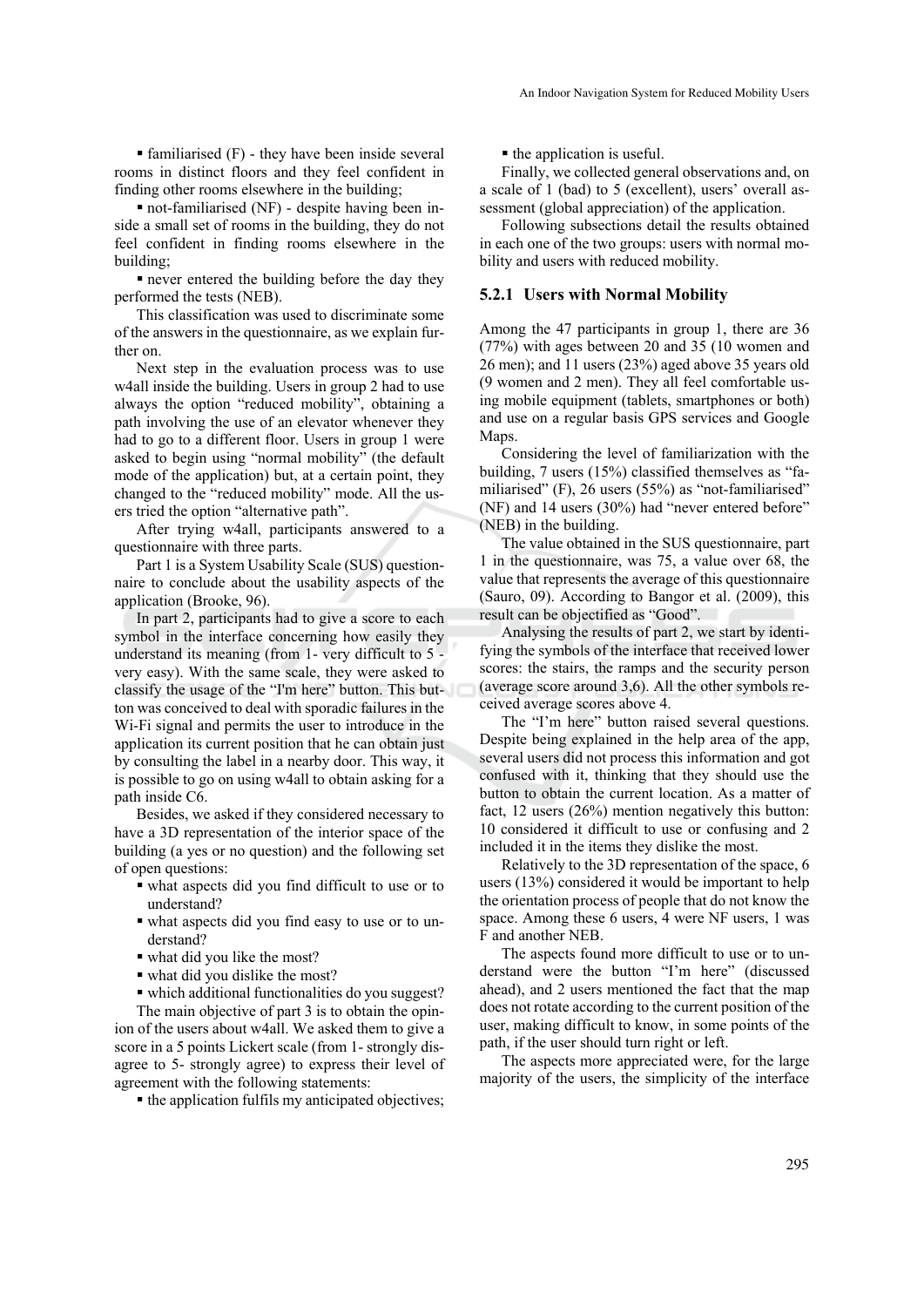and the possibility of obtaining paths for people with reduced mobility.

The aspects that the users dislike the most were related to the design of the interface; 8 users (17%) referred this, saying for instance, that it should be more appealing and colorful.

The suggestions for additional functionalities were the following:

 support the possibility of choosing a destination room by the name of a professor that occupies it; this was the most frequent suggestion, 5 users (11%) mentioned it.

 adjust the orientation of the map according to the relative position of the user while navigates in the building; 4 users (9%) mentioned this functionality.

 support input by voice command (for instance, some users with reduced mobility have also some limitations interacting with the touch screen); 4 users (9%) mentioned this feature.

 show the length of the path; this was referred by 2 participants (4%), one of them a NEB user.

 produce an alert to the user when he just arrived at his destination, for instance by vibration or drawing a specific symbol or text in the interface; this was mentioned by 1 participant (2%).

Figure 6, Figure 7, and Fig. 8 summarize the results obtained in part 3. The strong majority of users in class F, 57%, scored with 4 and 14% with 5 the statement "the application fulfils my anticipated objectives"; scores 2 and 3 received the remaining percentage, 14% equally divided; nobody used score 1. Considering the statement "the application is useful", 71% used the value 5 and the remaining 29% the value 4; nobody used score 3 or 2.

In class NF, 42% scored with 4 and 35% scored with 5 the statement "the application fulfils my anticipated objectives"; scores 3, 2 received the remaining percentage, 19% and 4% respectively; nobody used score 1. Considering the statement "the application is useful", 35% used the value 5, 62% the value 4; 1 user out of 26 (4%) gave score 3 and nobody used score 1 and 2.

In class NEB, 36% scored with 5 and the same percentage with 3, while 21% scored with 4 the statement "the application fulfils my anticipated objectives"; score 2 received 7% (1 out of 14). Considering the statement "the application is useful", 43% used the value 5, 50% the value 4; and 7% (the same user out of 14) gave score 2. Nobody used scores 1 or 3.

Concerning the global appreciation (see Fig. 8), and like in the previous statements, score 1 never occurred. In class F, 14%, scored with 5, 43% with 4, 29% with 3 and, 14% with score 2. In class NF, the

majority, 73%, gave score 4 while the remaining percentages are 12% to score 5 and also to score 3 and only 4% to score 2. In class NEB, the large majority, 79%, gave score 4 being the remaining percentages 7% to score 5 and 14% to score 3.

The final observations made by participants reinforce the opinions given in the open questions. However, we obtained a curious one, by a NF user: "the application is really important because people get frequently lost in this building. While I was testing the application, I helped a person who was lost. This app is useful."



Figure 6: Percentage of score values (between 1- strongly disagree and 5- strongly agree) given by users with normal mobility concerning the statement: the application fulfils my anticipated objectives.



Figure 7: Percentage of score values (between 1- strongly disagree and 5- strongly agree) given by users with normal mobility concerning the statement: the application is useful.



Fig. 8. Percentage of score values (between 1- bad and 5 excellent) given by users with normal mobility concerning their global appreciation about w4all.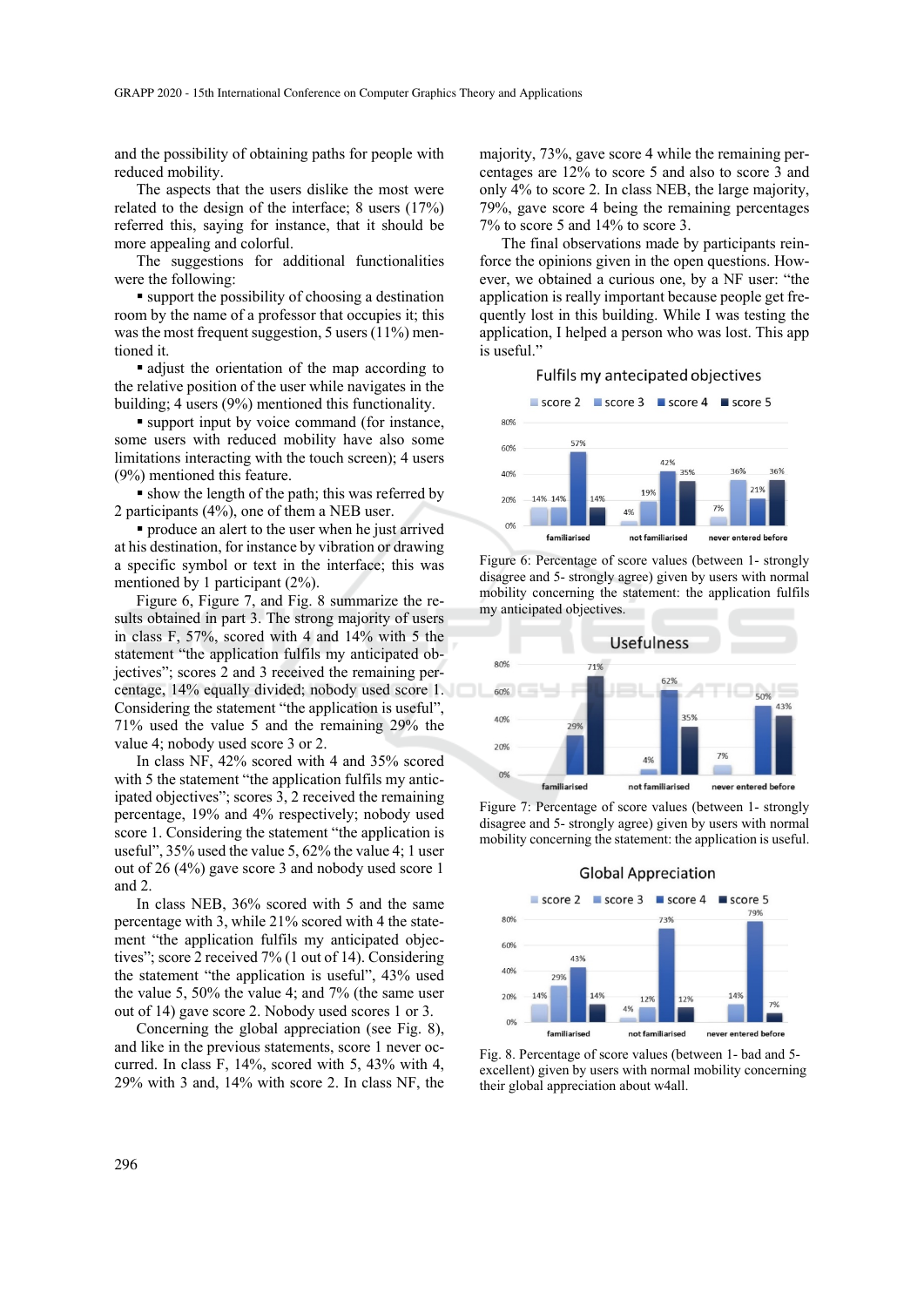#### **5.2.2 Users with Reduced Mobility**

The users in group 2 were 1 man and 2 women, all aged between 20 and 35 years old. They had never been inside the building before (NEB users) and are wheelchair users. They all feel comfortable using mobile equipment (tablets, smartphones or both) and use on a regular basis GPS services and Google Maps.

The answers that these users gave in the SUS questionnaire are similar to the ones of group 1.

Considering the symbols in the interface they also mentioned the ramp and the stairs; the "I'm here" button was not problematic. Table 2 summarizes the answers given by these users and their suggestions for new functionalities.

|                            | User 1                              | User 2                                   | User 3                                                                 |
|----------------------------|-------------------------------------|------------------------------------------|------------------------------------------------------------------------|
| Genre                      | m                                   |                                          |                                                                        |
| Age                        | $20 - 35$                           | 20-35                                    | $20 - 35$                                                              |
| 3D repre-<br>sentation?    | no                                  | no                                       | no                                                                     |
| Most diffi-<br>cult to use | choose the des- nothing<br>tination |                                          | nothing                                                                |
| Easier to                  | know location                       | know location                            | all                                                                    |
| use                        | in the building                     | in the building                          |                                                                        |
| Like the<br>most           | the map of the<br>building          | know the way<br>without losing<br>myself | find the shor-<br>test path; alter-<br>native paths                    |
| Dislike the<br>most        | the design                          | nothing                                  | we positions are<br>not highly-<br>ghted enough                        |
| Additional<br>Features?    | navigation by<br>voice              | bilingue version more places             | ready to choo-<br>se as a desti-na-<br>tion; path to the<br>nearest wc |

Table 2: Open answers by users with reduced mobility.

Table 3 shows the scores concerning the items in part 3. The general opinion obtained two 5-scores and one 3-score; usefulness has a slightly better result, two 5-scores and one 4-score. While the sentence "the app fulfils my anticipated objectives" obtained two 5 scores and one negative 2-score. Curiously, this negative score was given by user 2 who scored with 5 the other two items.

Table 3: Scores by users with reduced mobility.

|                        | User 1 | User 2 | User 3 |
|------------------------|--------|--------|--------|
| Fulfils my anticipated |        |        |        |
| objectives             |        |        |        |
| Usefulness             |        |        |        |
| General opinion        |        |        |        |

Considering the observations, one of these users said: "It's good to have something that reassures when I need to find a path in a building that I do not know; besides it gives me the shortest path. It is a good feeling to know the way without losing myself".

### **5.2.3 Discussion**

As explained before, two groups of users tested the w4all application *in loco:* a group of 47 normal mobility users and a small group of three users with reduced mobility.

The first group comprised persons that covered the three levels of familiarization with the building. Therefore, we tried to discriminate all the answers according to this characteristic. As we can observe in Fig. 6, Fig. 7, and Fig. 8, results are quite positive: users in classes F, NF and NEB considered it, respectively, 100%, 97% and 93% useful (scores 4 and 5); respectively 71%, 77% and 57% considered that w4all fulfils their anticipated objectives (scores 4 and 5). In the overall appreciation, and using the same order, the application received 57%, 85% and 86% of scores 4 and 5. Score 1 never occurred and score 2 is rare.

Nevertheless, we are aware that improvements have to be made in the interface, namely in the symbols related to ramps and stair, extremely important because they are used in the paths. Also, the functionality of the button "I'm here" must be clarified.

#### **6 CONCLUSION AND FUTURE WORK** JBLICATIONS

This paper presents the results of each step of the development process of an indoor navigation system for reduced mobility users. It describes the requirement analysis focusing on each component of the system: user localization, path planning, representation and interaction. After eliciting C-requirements, we detail D-requirements for each component. We also enumerate the relevant information to gather from the indoor environment to instantiate the requirements to a particular building space. Finally, we overview the w4all prototype and its evaluation with users with normal and reduced mobility.

Beyond the interface aspects referred previously, usability tests involving more participants, mainly wheelchair users, are also planned. Future work also includes fine-tuning the user localization component and the implementation of some D-requirements, namely, monitoring and showing information about the elevator status and tracking wheelchair users.